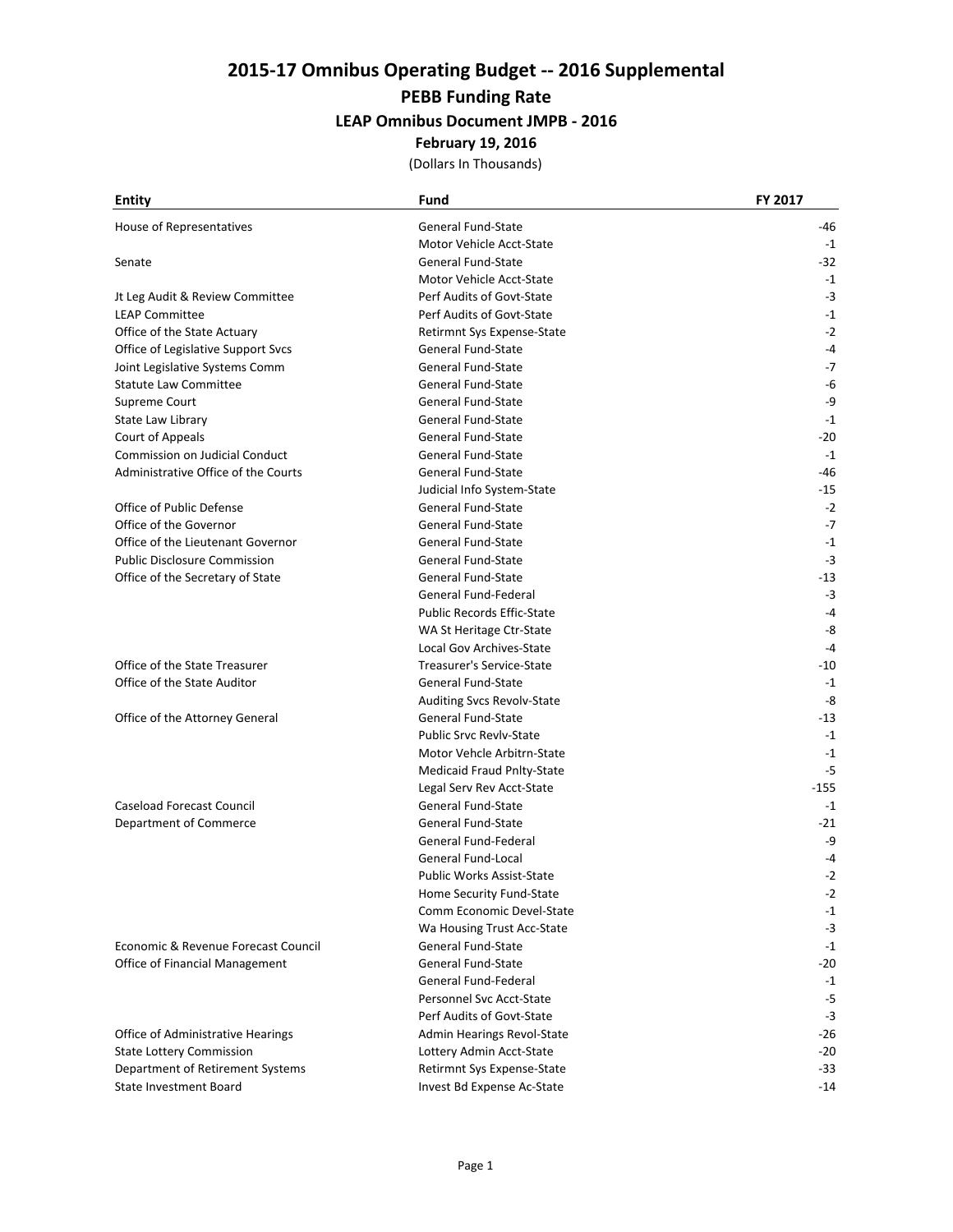#### **PEBB Funding Rate**

#### **LEAP Omnibus Document JMPB ‐ 2016**

#### **February 19, 2016**

| <b>Entity</b>                           | Fund                              | FY 2017 |
|-----------------------------------------|-----------------------------------|---------|
| Department of Revenue                   | General Fund-State                | -152    |
|                                         | Timber Tax Distr Act-State        | $-5$    |
|                                         | <b>Business License-State</b>     | -8      |
| Board of Tax Appeals                    | General Fund-State                | $-2$    |
| Minority & Women's Business Enterp      | Minority & Business-State         | $-3$    |
| Office of Insurance Commissioner        | General Fund-Federal              | $-1$    |
|                                         | Insurance Comm Regul-State        | -33     |
| State Board of Accountancy              | <b>CPA Account-State</b>          | $-1$    |
| Dept of Enterprise Services             | <b>Building Code Cncl-State</b>   | $-1$    |
| Washington Horse Racing Commission      | Horse Racing Commsn-State         | $-3$    |
| Liquor and Cannabis Board               | General Fund-Federal              | $-1$    |
|                                         | Liquor Revolving Acc-State        | $-39$   |
| Utilities and Transportation Comm       | General Fund-Local                | $-2$    |
|                                         | <b>Public Srvc Revlv-State</b>    | $-20$   |
|                                         | Pipeline Safety-State             | $-1$    |
|                                         | Pipeline Safety-Federal           | $-1$    |
| Board for Volunteer Firefighters        | Volun Firefighters-State          | $-1$    |
| <b>Military Department</b>              | General Fund-State                | $-5$    |
|                                         | General Fund-Federal              | $-26$   |
|                                         | Enhanced 911 Account-State        | $-11$   |
|                                         | Worker & Comm Right-State         | $-1$    |
| <b>Public Employment Relations Comm</b> | General Fund-State                | $-2$    |
|                                         | Personnel Svc Acct-State          | $-2$    |
| Archaeology & Historic Preservation     | <b>General Fund-State</b>         | $-2$    |
|                                         | General Fund-Federal              | $-1$    |
| WA State Health Care Authority          | General Fund-State                | -67     |
|                                         | General Fund-Federal              | $-75$   |
|                                         | St Hlth Care Admn Ac-State        | $-13$   |
| Human Rights Commission                 | General Fund-State                | $-2$    |
|                                         | General Fund-Federal              | $-1$    |
| Bd of Industrial Insurance Appeals      | <b>Accident Account-State</b>     | $-17$   |
|                                         | Medical Aid Account-State         | $-17$   |
| <b>Criminal Justice Training Comm</b>   | General Fund-State                | $-5$    |
| Department of Labor and Industries      | General Fund-State                | $-17$   |
|                                         | <b>Electrical License-State</b>   | $-26$   |
|                                         | Worker & Comm Right-State         | $-1$    |
|                                         | Public Works Admin-State          | $-4$    |
|                                         | <b>Accident Account-State</b>     | $-179$  |
|                                         | Medical Aid Account-State         | $-176$  |
|                                         | <b>Plumbing Certificate-State</b> | $-1$    |
|                                         | Pressure Systems Saf-State        | $-3$    |
| Department of Health                    | <b>General Fund-State</b>         | $-39$   |
|                                         | General Fund-Federal              | -81     |
|                                         | General Fund-Local                | $-28$   |
|                                         | <b>Health Prfessns Acct-State</b> | $-68$   |
|                                         | Safe Drink Wtr Acct-State         | $-3$    |
|                                         | Drinking Water Assis-Federal      | $-7$    |
|                                         | Water Works Op Cert-State         | $-1$    |
|                                         | <b>Biotoxin Account-State</b>     | $-1$    |
|                                         | <b>State Toxics Control-State</b> | $-3$    |
|                                         | Med Test Site Licen-State         | $-3$    |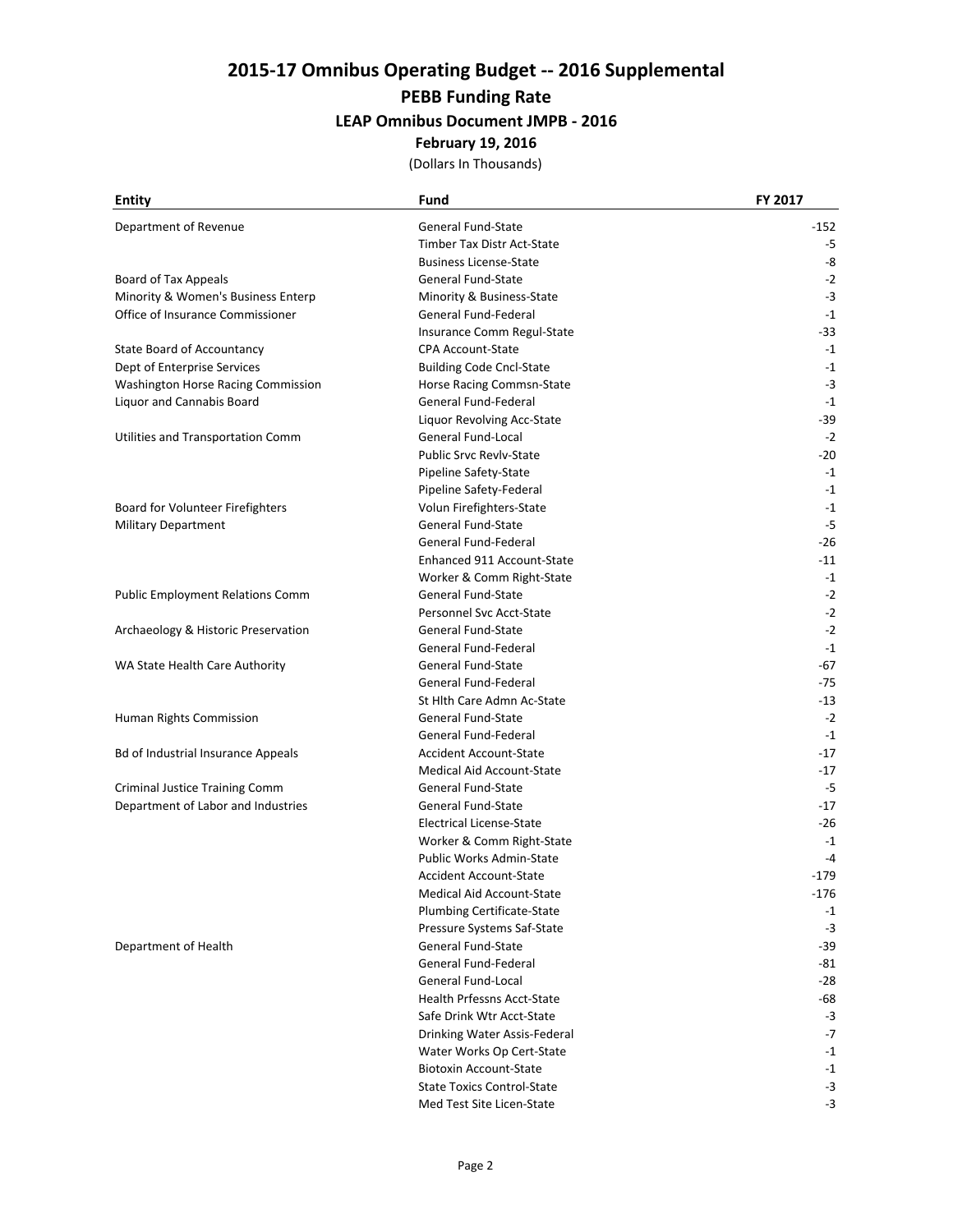#### **PEBB Funding Rate**

#### **LEAP Omnibus Document JMPB ‐ 2016**

#### **February 19, 2016**

| <b>Entity</b>                         | Fund                                | FY 2017  |
|---------------------------------------|-------------------------------------|----------|
| Department of Veterans' Affairs       | General Fund-State                  | -29      |
|                                       | General Fund-Federal                | -47      |
|                                       | General Fund-Local                  | $-24$    |
|                                       | Veteran Estate Mgmt-Local           | $-1$     |
| <b>Department of Corrections</b>      | <b>General Fund-State</b>           | $-1,182$ |
|                                       | WA Auto Theft Prevnt-State          | -3       |
| Dept of Services for the Blind        | General Fund-State                  | $-2$     |
|                                       | General Fund-Federal                | $-10$    |
| <b>Employment Security Department</b> | General Fund-Federal                | $-30$    |
|                                       | General Fund-Local                  | -9       |
|                                       | Unemploy Comp Admin-Federal         | $-190$   |
|                                       | Admin Contingen Acct-State          | $-4$     |
|                                       | <b>Employment Service-State</b>     | $-10$    |
| Dept of Social and Health Services    | General Fund-State                  | $-1,784$ |
|                                       | General Fund-Federal                | -599     |
| Columbia River Gorge Commission       | General Fund-State                  | $-1$     |
|                                       | General Fund-Local                  | $-1$     |
| Department of Ecology                 | General Fund-State                  | $-37$    |
|                                       | General Fund-Federal                | $-35$    |
|                                       | General Fund-Local                  | $-4$     |
|                                       | <b>Reclamation Acct-State</b>       | $-3$     |
|                                       | Flood Control Assist-State          | $-1$     |
|                                       | Waste Reduct/Recycle-State          | -6       |
|                                       | Worker & Comm Right-State           | $-1$     |
|                                       | <b>State Toxics Control-State</b>   | -73      |
|                                       | <b>Local Toxics Control-State</b>   | $-3$     |
|                                       | <b>Water Quality Permit-State</b>   | $-28$    |
|                                       | Underground Storage-State           | $-3$     |
|                                       | <b>Biosolids Prmt Acct-State</b>    | $-1$     |
|                                       | <b>Environ Legacy Stwd-State</b>    | $-14$    |
|                                       | Hazardous Waste-State               | $-4$     |
|                                       | Air Poll Contr Acct-State           | -3       |
|                                       | Oil Spill Prevn Acct-State          | $-4$     |
|                                       | Air Oper Permit Acct-State          | $-2$     |
|                                       | Water Poll Ctrl Adm-State           | $-1$     |
|                                       | <b>Water Pollution Ctrl-Federal</b> | $-1$     |
| WA Pollution Liab Insurance Program   | Pollution Liab Insur-State          | $-1$     |
| State Parks and Recreation Comm       | Parks Renewal Acct-State            | $-135$   |
| Rec and Conservation Funding Board    | General Fund-State                  | $-1$     |
|                                       | General Fund-Federal                | $-1$     |
|                                       | <b>Recreation Resources-State</b>   | $-3$     |
| Environ & Land Use Hearings Office    | General Fund-State                  | $-2$     |
| <b>State Conservation Commission</b>  | <b>General Fund-State</b>           | $-3$     |
| Dept of Fish and Wildlife             | General Fund-State                  | -49      |
|                                       | General Fund-Federal                | $-65$    |
|                                       | General Fund-Local                  | $-36$    |
|                                       | <b>Aquatic Lands Acct-State</b>     | -9       |
|                                       | Recreatnl Fish Enhan-State          | $-1$     |
|                                       | Warm Water Game Fish-State          | $-2$     |
|                                       | <b>State Wildlife Acct-State</b>    | -69      |
|                                       | <b>Environ Legacy Stwd-State</b>    | $-1$     |
|                                       |                                     |          |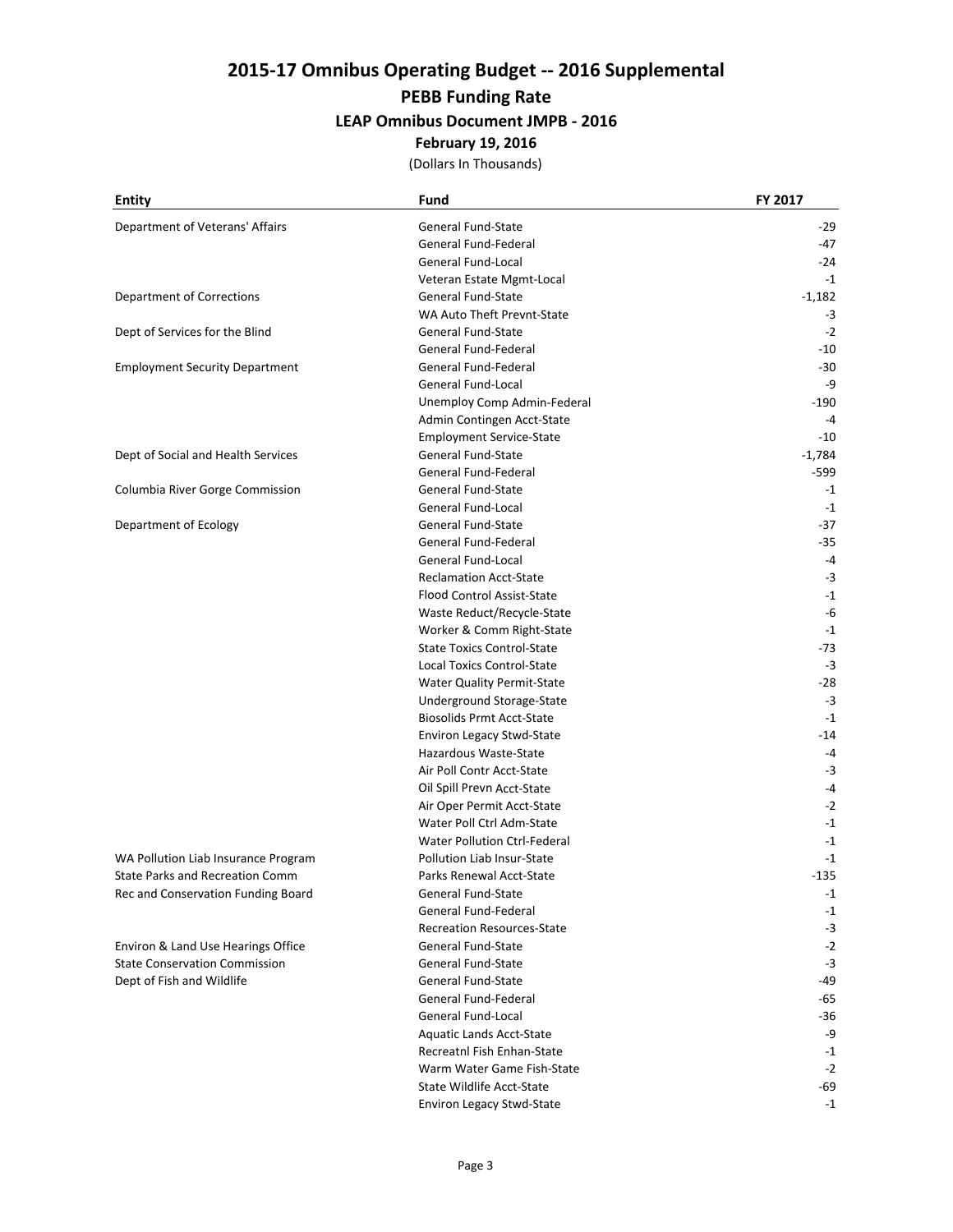#### **PEBB Funding Rate**

#### **LEAP Omnibus Document JMPB ‐ 2016**

#### **February 19, 2016**

| <b>Entity</b>                      | Fund                              | FY 2017  |
|------------------------------------|-----------------------------------|----------|
| Puget Sound Partnership            | General Fund-State                | -4       |
|                                    | General Fund-Federal              | $-3$     |
| Department of Natural Resources    | General Fund-State                | -43      |
|                                    | General Fund-Federal              | $-2$     |
|                                    | Forest Development-State          | -33      |
|                                    | ORV/NonHiwy Veh Acct-State        | $-4$     |
|                                    | Surveys & Maps Acct-State         | $-1$     |
|                                    | <b>Aquatic Lands Acct-State</b>   | $-7$     |
|                                    | Res Mgmt Cost Acct-State          | $-71$    |
|                                    | <b>Surface Mining Recl-State</b>  | $-1$     |
|                                    | Forest & Fish Suppt-State         | $-1$     |
|                                    | Forest Practices App-State        | $-1$     |
|                                    | NOVA Program Account-State        | $-1$     |
|                                    | Agric College Trst-State          | $-2$     |
| Department of Agriculture          | General Fund-State                | $-14$    |
|                                    | General Fund-Federal              | -6       |
|                                    | Aquatic Lands Acct-State          | $-1$     |
|                                    | <b>State Toxics Control-State</b> | $-3$     |
| Washington State Patrol            | <b>General Fund-State</b>         | -45      |
|                                    | General Fund-Federal              | $-3$     |
|                                    | General Fund-Local                | $-1$     |
|                                    | Death Investigations-State        | -6       |
|                                    | <b>Cnty Criminal Justic-State</b> | $-1$     |
|                                    | Munic Criminal Justi-State        | $-1$     |
|                                    | Fire Serv Trng Acct-State         | $-4$     |
|                                    | <b>Fngrprint ID Account-State</b> | -9       |
| Department of Licensing            | General Fund-State                | $-1$     |
|                                    | Architects' License-State         | $-1$     |
|                                    | Profess Engineers'-State          | $-3$     |
|                                    | Real Estate Cmsn-State            | -8       |
|                                    | Uniform Commer Code-State         | $-2$     |
|                                    | Real Est App C Acct-State         | $-1$     |
|                                    | <b>Business Professions-State</b> | $-14$    |
| <b>Public Schools</b>              | General Fund-State                | -31      |
|                                    | General Fund-Federal              | -18      |
| Washington Charter School Comm     | General Fund-State                | $-1$     |
| <b>Student Achievement Council</b> | <b>General Fund-State</b>         | -6       |
|                                    | General Fund-Federal              | $-3$     |
| University of Washington           | General Fund-State                | $-269$   |
|                                    | <b>Accident Account-State</b>     | $-3$     |
|                                    | Medical Aid Account-State         | $-1$     |
| Washington State University        | General Fund-State                | $-192$   |
| Eastern Washington University      | General Fund-State                | -51      |
| Central Washington University      | General Fund-State                | $-59$    |
| The Evergreen State College        | General Fund-State                | $-28$    |
| Western Washington University      | General Fund-State                | -66      |
|                                    | <b>Education Legacy T A-State</b> | -9       |
| Community/Technical College System | General Fund-State                | $-1,211$ |
|                                    | Education Legacy T A-State        | -21      |
| State School for the Blind         | General Fund-State                | $-12$    |
| Childhood Deafness & Hearing Loss  | General Fund-State                | $-17$    |